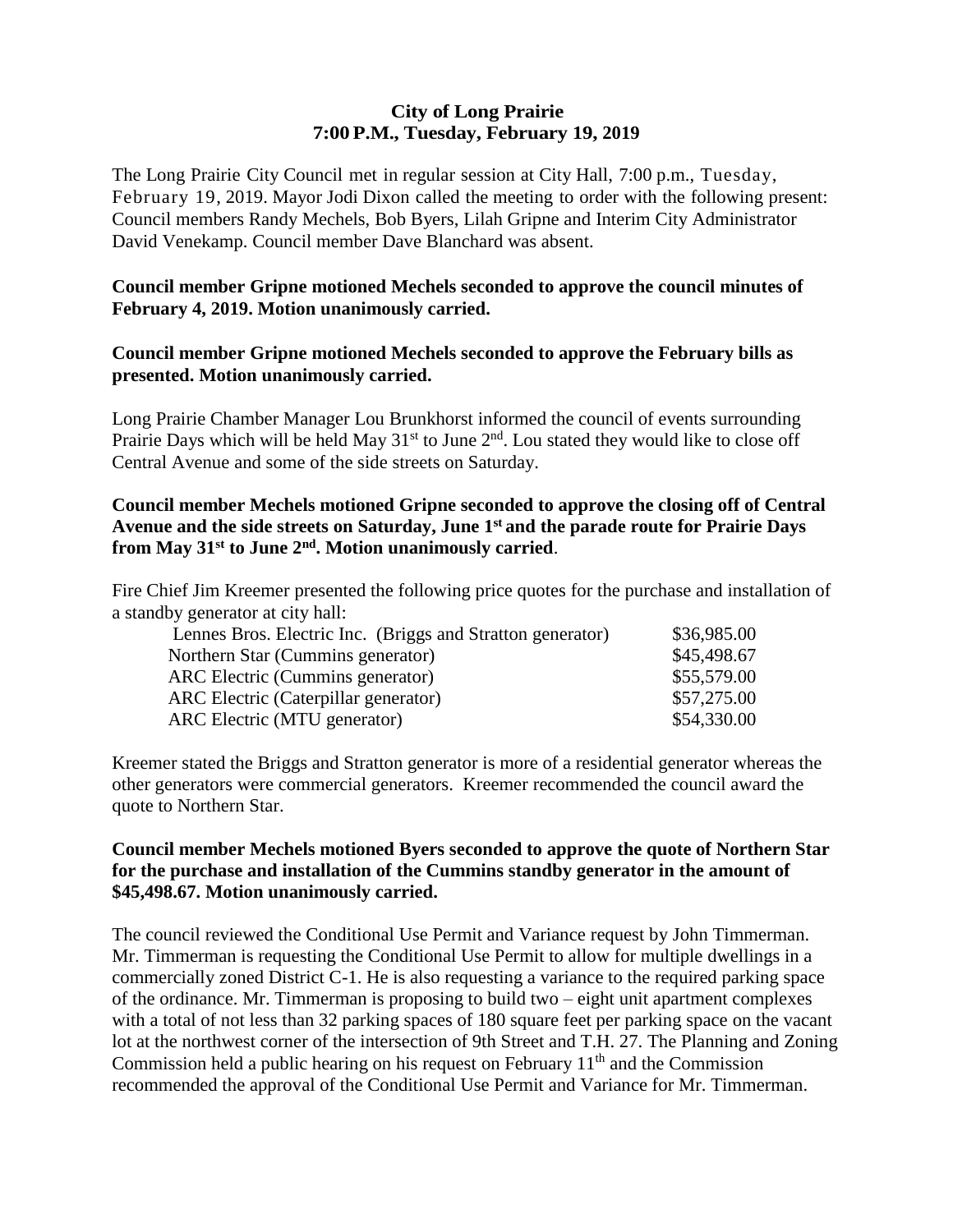#### **Council member Gripne motioned Mechels seconded to approve the Conditional Use Permit and Variance for Mr. Timmerman for Parcels #36-0092200, #36-0091600 and #36-0091700 as requested. Motion unanimously carried.**

The council reviewed a public works equipment schedule. The equipment schedule provides for the funding and replacement of vehicles required in the public works department over the next 16 years.

One of the items that is scheduled for replacement in the schedule was a motor grader which was to be replaced in 2018. Public Works Director Chad Bosl had contacted several companies to review their available used motor graders. Chad recommended the council purchase a 2013 John Deere 772G from RDO Equipment Company of Sauk Rapids, Minnesota. The purchase price of the unit is \$159,000 with a trade-in of \$20,000 for the city's 1990 Dresser 850 making the total amount due of \$139,000. Mr. Bosl stated the unit still has about six months of warranty on the grader. RDO will also allow the city to use the grader for a couple of weeks to make sure that everything works and that the city is satisfied with the unit.

# **Council member Byers motioned Mechels seconded to approve the purchase of the 2013 John Deere motor grader from RDO for \$139,000 after trade-in. Motion unanimously carried.**

The council discussed the possible installation of new downtown streetlights. The current streetlights have decayed and rusted out on the bottoms of several of the lights. Over the past year, some of those lights have actually tipped over due to the amount of decay and rust in the base of the lights. The council instructed the public works director to work on getting prices for the replacement of the street lights.

Mayor Dixon stated the Christmas lights are also in poor condition and that she would like to try and do a fund raiser for the purchase of new Christmas lights. The Christmas lights would also need to be able to hang on the new street lights should the city replace them.

Mayor Dixon informed the council the Senior Center will be holding a fund raiser for the food shelf on March  $9<sup>th</sup>$  from  $4 - 7$  p.m. and the council is invited to attend.

### **Council member Byers motioned Gripne seconded to approve a gambling permit for Todd County Pheasants Forever for a raffle on May 4th at the American Legion Post. Motion unanimously carried.**

Public Works Director Chad Bosl informed the council the 2016 Mac truck, which has 4500 miles on it, has a broken bell housing. Bosl has been working with the dealer, salesman and the truck company concerning possible warranty on the repair of the truck.

Police Chief Kevin Langer stated they have had some concerns about the narrowness of the street on  $4<sup>th</sup>$  Street South from the Baptist Church down to  $6<sup>th</sup>$  Avenue South. Residents along the street are parking on both sides of the street making it difficult for the plows to remove snow as well as for traffic to pass. The council stated they would review the situation and discuss it at the next meeting.